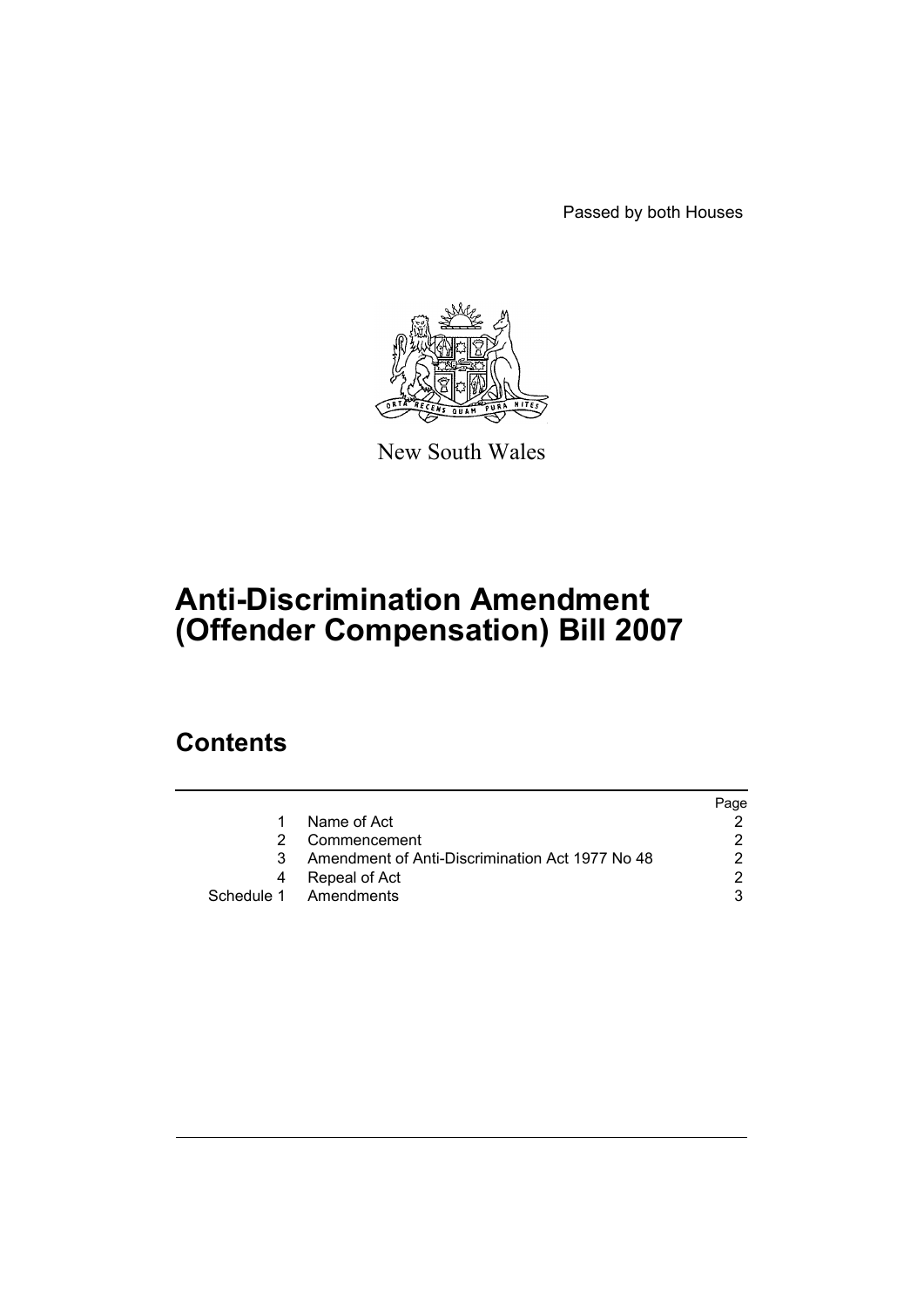*I certify that this public bill, which originated in the Legislative Assembly, has finally passed the Legislative Council and the Legislative Assembly of New South Wales.*

> *Clerk of the Legislative Assembly. Legislative Assembly, Sydney, , 2007*



New South Wales

## **Anti-Discrimination Amendment (Offender Compensation) Bill 2007**

Act No , 2007

An Act to amend the *Anti-Discrimination Act 1977* with respect to damages for conduct involving offenders in custody.

*I have examined this bill and find it to correspond in all respects with the bill as finally passed by both Houses.*

*Assistant Speaker of the Legislative Assembly.*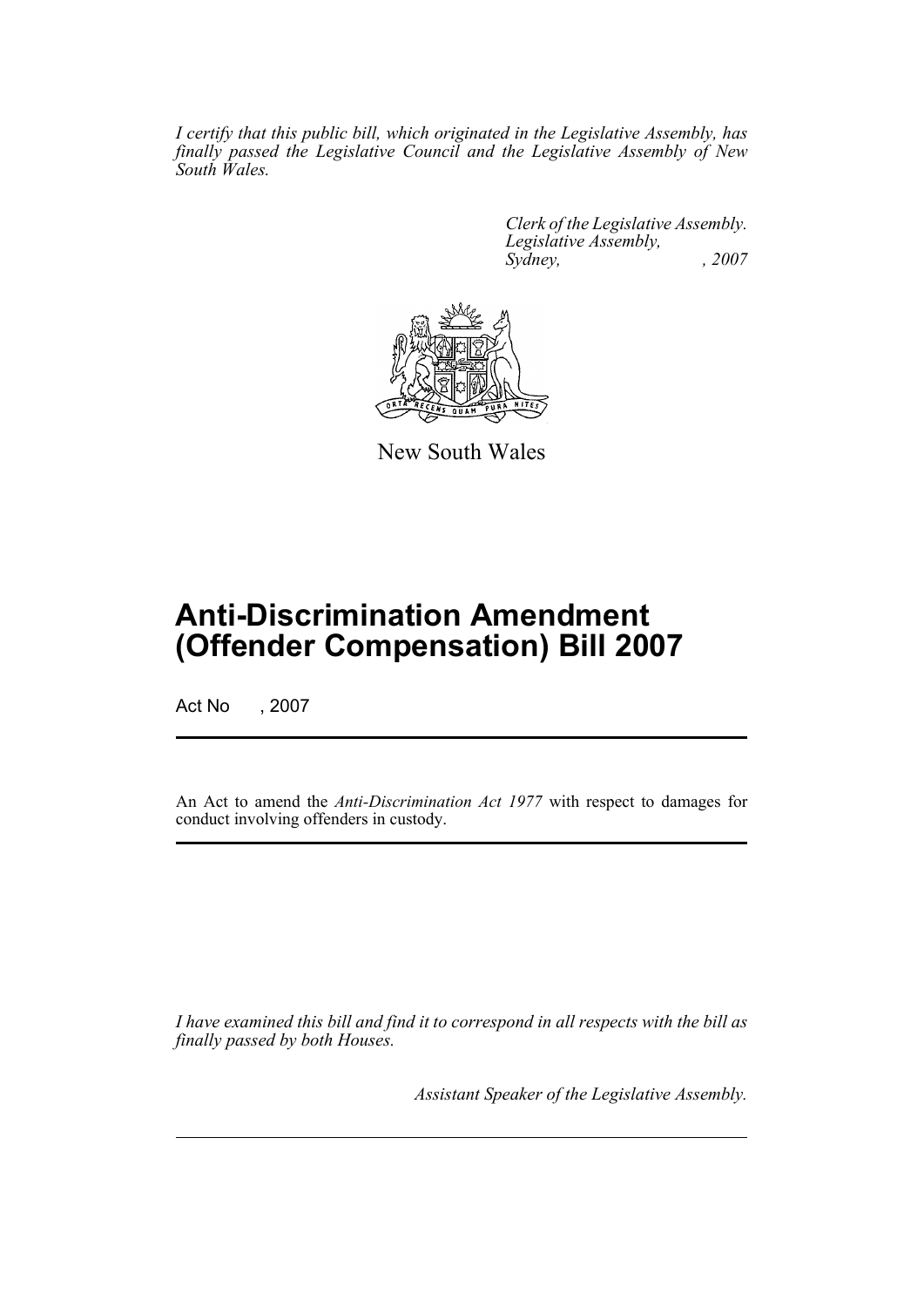#### <span id="page-2-0"></span>**The Legislature of New South Wales enacts:**

#### **1 Name of Act**

This Act is the *Anti-Discrimination Amendment (Offender Compensation) Act 2007*.

#### <span id="page-2-1"></span>**2 Commencement**

This Act commences on the date of assent to this Act.

#### <span id="page-2-2"></span>**3 Amendment of Anti-Discrimination Act 1977 No 48**

The *Anti-Discrimination Act 1977* is amended as set out in Schedule 1.

#### <span id="page-2-3"></span>**4 Repeal of Act**

- (1) This Act is repealed on the day following the day on which this Act commences.
- (2) The repeal of this Act does not, because of the operation of section 30 of the *Interpretation Act 1987*, affect any amendment made by this Act.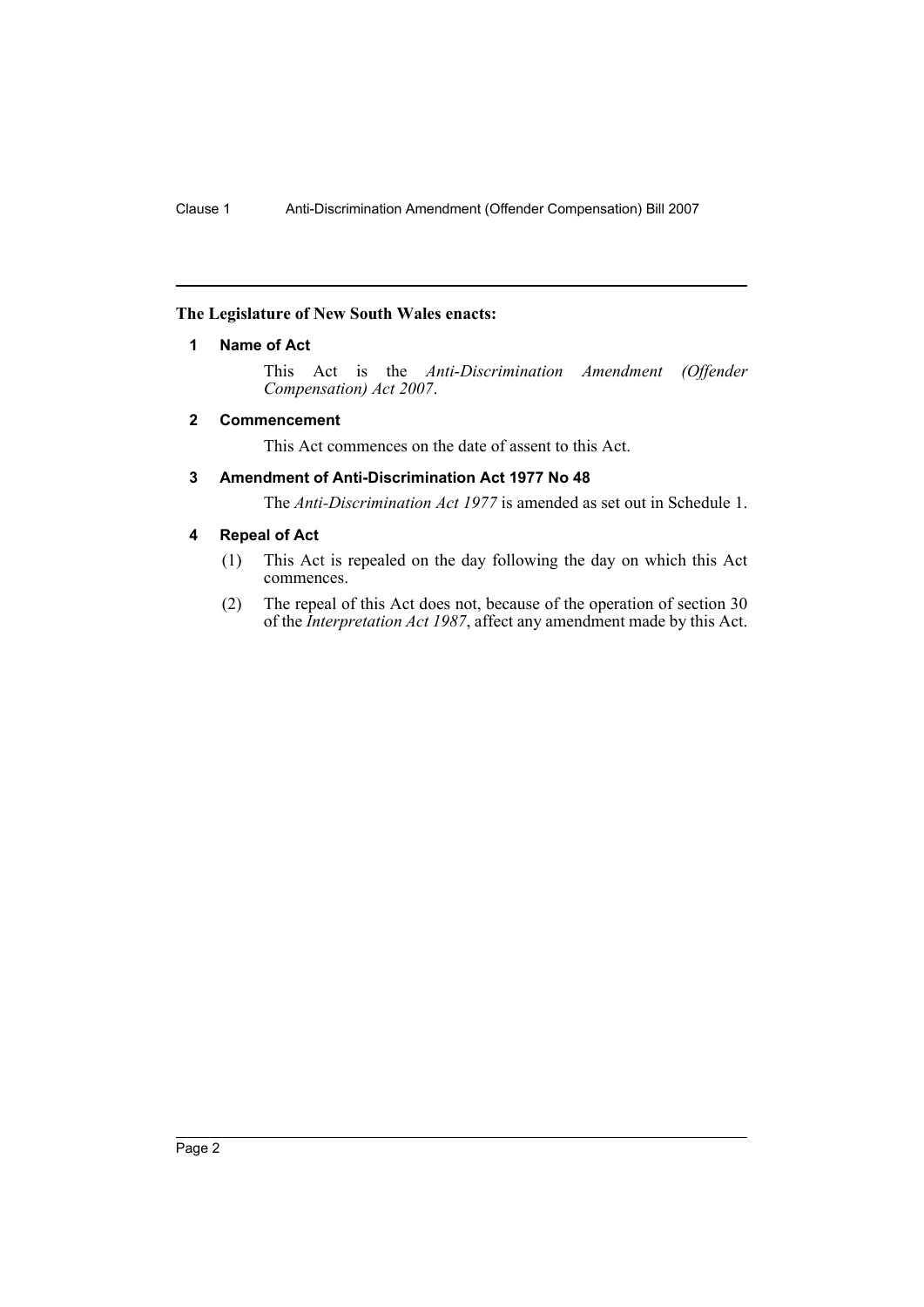Anti-Discrimination Amendment (Offender Compensation) Bill 2007

Amendments **Amendments** Schedule 1

### <span id="page-3-0"></span>**Schedule 1 Amendments**

(Section 3)

**[1] Section 111A**

Insert after section 111:

#### **111A Compensation to offenders in custody—payment to Victims Compensation Fund**

(1) In this section:

*offender damages* means damages ordered by the Tribunal under this Division to be paid to a person:

- (a) by way of compensation for any loss or damage suffered by reason of the conduct of a protected defendant that occurred while the person was an offender in custody, or
- (b) by way of compensation for failure by a protected defendant to comply with an order of the Tribunal made in connection with a complaint about any such conduct.

*offender in custody* and *protected defendant* have the same meanings as in Part 2A (Special provisions for offenders in custody) of the *Civil Liability Act 2002*.

- (2) A protected defendant who is liable to pay offender damages to a person must not pay the damages to the person and instead must pay the amount of the damages into the Victims Compensation Fund established under the *Victims Support and Rehabilitation Act 1996* to be expended as money forming part of that Fund.
- (3) Payment of an amount of damages into the Victims Compensation Fund by a protected defendant pursuant to this section discharges the protected defendant's liability to pay the damages to the person to whom the damages were ordered to be paid.
- (4) This section extends to any interest that accrues on an amount of damages and a reference in this section to damages includes interest on damages.
- (5) This section does not apply to any costs payable pursuant to an order of the Tribunal.
- (6) This section does not apply to any offender damages that are excluded by the regulations from the operation of this section.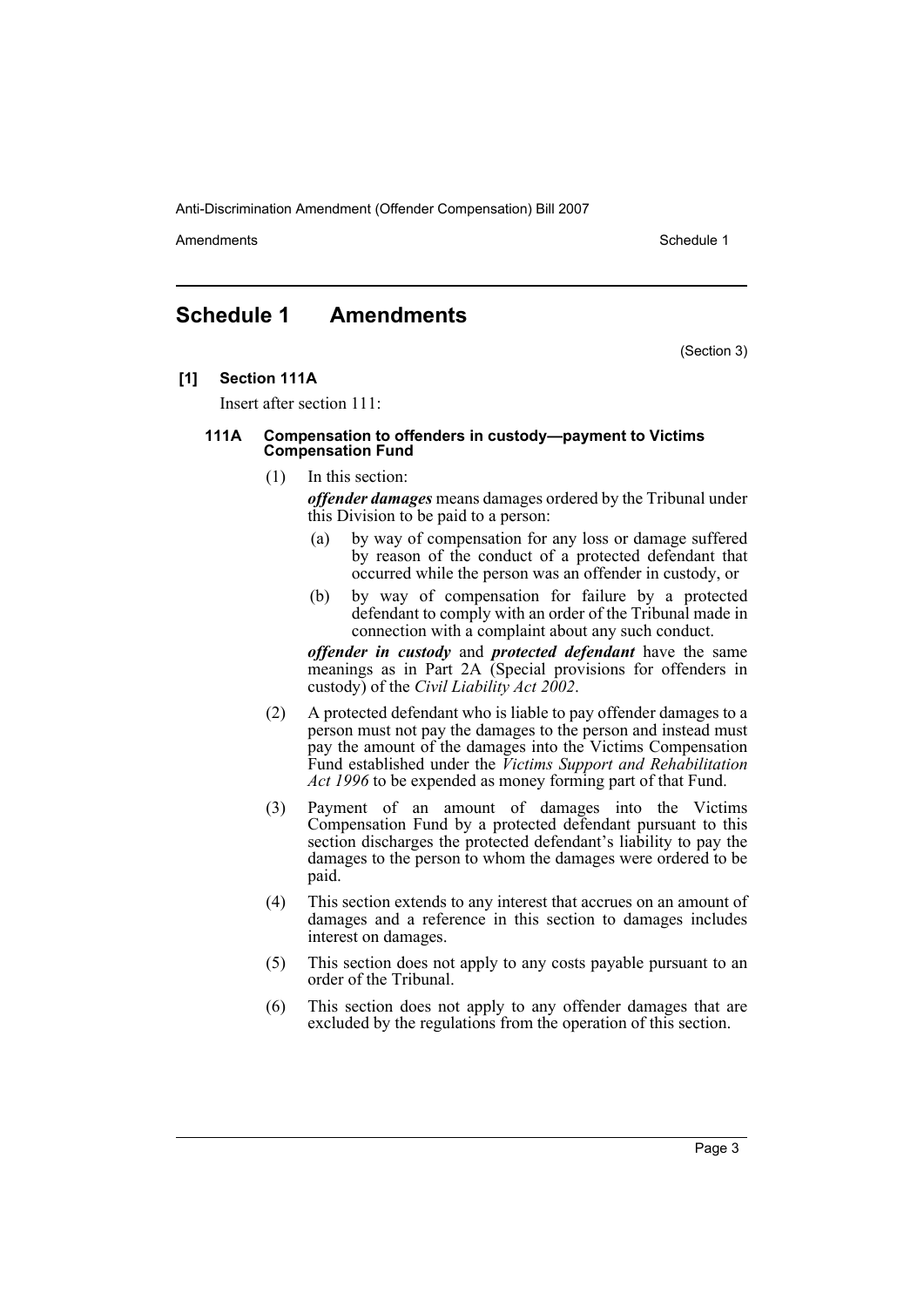Anti-Discrimination Amendment (Offender Compensation) Bill 2007

Schedule 1 Amendments

#### **[2] Schedule 1 Savings and transitional provisions**

Insert at the end of clause 1 (1):

*Anti-Discrimination Amendment (Offender Compensation) Act 2007*

#### **[3] Schedule 1, Part 6**

Insert after Part 5 of Schedule 1:

### **Part 6 Anti-Discrimination Amendment (Offender Compensation) Act 2007**

#### **17 Operation of amendment**

- (1) Section 111A (Compensation to offenders in custody—payment to Victims Compensation Fund) as inserted by the *Anti-Discrimination Amendment (Offender Compensation) Act 2007* extends to:
	- (a) an order for the payment of damages made in proceedings before the Tribunal commenced before the before the Tribunal commenced before the commencement of that section but does not extend to such an order made before 29 May 2007, and
	- (b) an order for the payment of damages made before the commencement of that section (but on or after 29 May 2007) unless the damages concerned have been paid pursuant to the order before the commencement of that section.

**Note.** 29 May 2007 is the date on which notice of motion was given in Parliament for the introduction of the Bill for the above amending Act.

- (2) If an amount that is the subject of an order referred to in subclause (1) (b) is paid into the Victims Compensation Fund on or after 29 May 2007 (but before the commencement of section 111A), being a payment that would be required to be made by section 111A had that section been in force at the time of the payment:
	- (a) the payment is validated, and